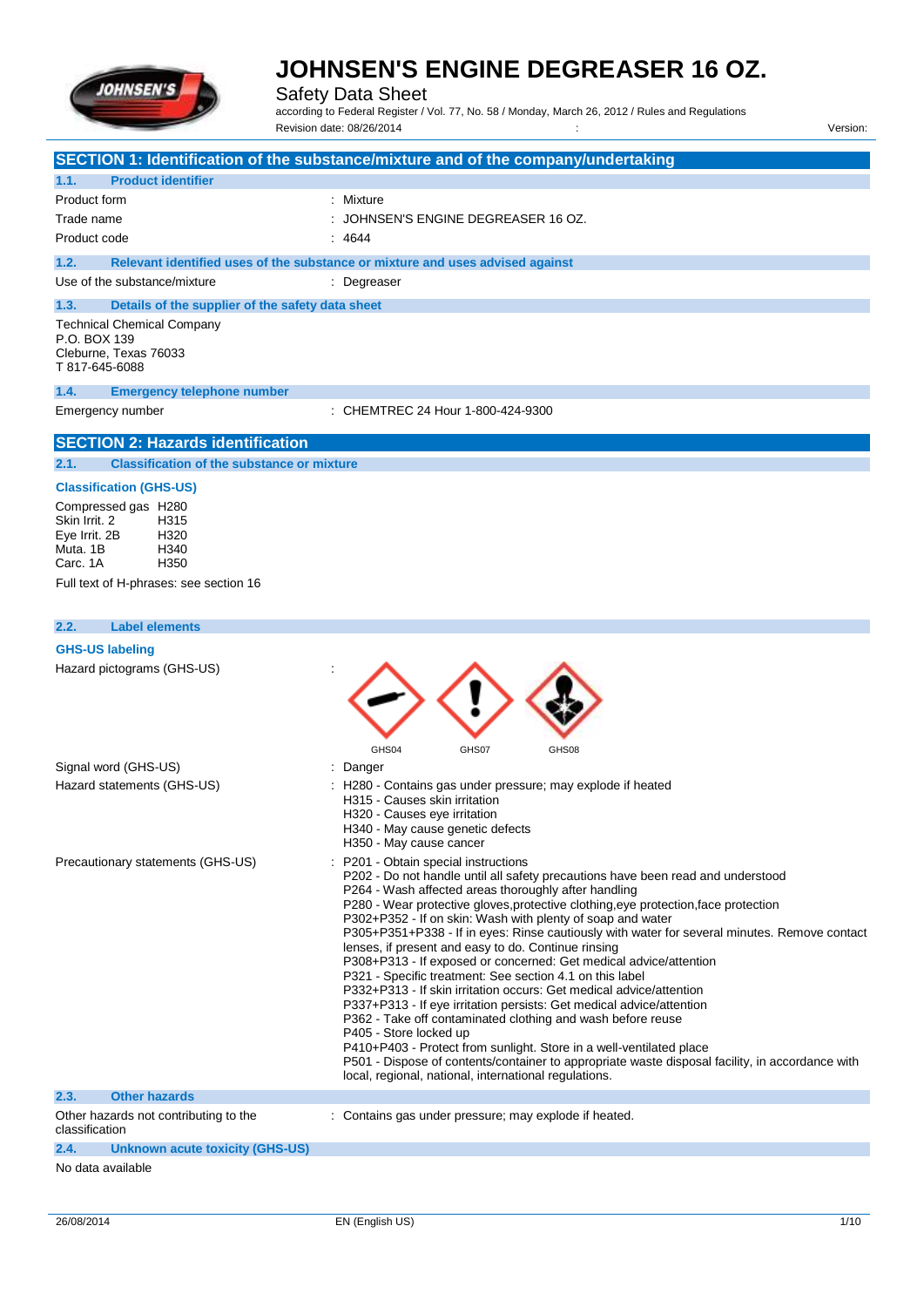Safety Data Sheet

according to Federal Register / Vol. 77, No. 58 / Monday, March 26, 2012 / Rules and Regulations

#### **SECTION 3: Composition/information on ingredients**

### **3.1. Substance**

Not applicable

| 3.2.<br><b>Mixture</b>                         |                           |                      |                                                                                                                                                                                |
|------------------------------------------------|---------------------------|----------------------|--------------------------------------------------------------------------------------------------------------------------------------------------------------------------------|
| <b>Name</b>                                    | <b>Product identifier</b> | $\frac{9}{6}$        | <b>Classification (GHS-US)</b>                                                                                                                                                 |
| <b>WATER</b>                                   | (CAS No) 7732-18-5        | $85 - 95$            | Not classified                                                                                                                                                                 |
| Petroleum gases, liquefied, sweetened          | (CAS No) 68476-86-8       | $1 - 5$              | Flam. Gas 1, H220<br>Flam. Lig. 1, H224<br>Muta. 1B, H340<br>Carc. 1A, H350                                                                                                    |
| 2-butoxyethanol                                | (CAS No) 111-76-2         | $1 - 5$              | Flam. Liq. 4, H227<br>Acute Tox. 4 (Oral), H302<br>Acute Tox. 3 (Dermal), H311<br>Acute Tox. 4 (Inhalation: dust, mist),<br>H332<br>Skin Irrit. 2. H315<br>Eye Irrit. 2A, H319 |
| Nonlyphenol Ethoxylate                         | (CAS No) 127087-87-0      | < 1                  | Eye Irrit. 2B, H320                                                                                                                                                            |
| ammonium hydroxide, aqueous solution, conc=25% | (CAS No) 1336-21-6        | < 1                  | Skin Corr. 1B, H314<br>Aquatic Acute 1, H400                                                                                                                                   |
| sodium hydroxide, conc=50%, aqueous solution   | (CAS No) 1310-73-2        | $0.0132 -$<br>0.1236 | Acute Tox. 4 (Dermal), H312<br>Skin Corr. 1A, H314<br>Eye Dam. 1, H318<br>STOT SE 3, H335<br>Aquatic Acute 2, H401                                                             |
| polyethylene glycol 200-600                    | (CAS No) 25322-68-3       | $= 0.0288$           | Not classified                                                                                                                                                                 |
| NONYL NONOXYNOL-5                              | (CAS No) 9014-93-1        | $\leq 0.0192$        | Not classified                                                                                                                                                                 |
| sodium chloride                                | (CAS No) 7647-14-5        | $0 - 0.012$          | Not classified                                                                                                                                                                 |

#### **SECTION 4: First aid measures**

| <b>Description of first aid measures</b><br>4.1.                    |                                                                                                                                                                      |
|---------------------------------------------------------------------|----------------------------------------------------------------------------------------------------------------------------------------------------------------------|
| First-aid measures general                                          | : Never give anything by mouth to an unconscious person. If you feel unwell, seek medical advice<br>(show the label where possible).                                 |
| First-aid measures after inhalation                                 | : Assure fresh air breathing. Allow the victim to rest.                                                                                                              |
| First-aid measures after skin contact                               | : Wash with plenty of soap and water. Wash contaminated clothing before reuse. If skin irritation<br>occurs: Get medical advice/attention.                           |
| First-aid measures after eye contact                                | : IF IN EYES: Rinse cautiously with water for several minutes. Remove contact lenses, if present<br>and easy to do. Continue rinsing.                                |
| First-aid measures after ingestion                                  | : Rinse mouth. Do NOT induce vomiting. Obtain emergency medical attention.                                                                                           |
| 4.2.<br>Most important symptoms and effects, both acute and delayed |                                                                                                                                                                      |
| Symptoms/injuries                                                   | : May cause genetic defects.                                                                                                                                         |
| Symptoms/injuries after inhalation                                  | : May cause cancer by inhalation.                                                                                                                                    |
| Symptoms/injuries after skin contact                                | : Causes skin irritation.                                                                                                                                            |
| Symptoms/injuries after eye contact                                 | : Causes eye irritation.                                                                                                                                             |
| 4.3.                                                                | Indication of any immediate medical attention and special treatment needed                                                                                           |
| No additional information available                                 |                                                                                                                                                                      |
| <b>SECTION 5: Firefighting measures</b>                             |                                                                                                                                                                      |
| 5.1.<br><b>Extinguishing media</b>                                  |                                                                                                                                                                      |
| Suitable extinguishing media                                        | : Foam. Dry powder. Carbon dioxide. Water spray. Sand.                                                                                                               |
| Unsuitable extinguishing media                                      | : Do not use a heavy water stream.                                                                                                                                   |
| 5.2.<br>Special hazards arising from the substance or mixture       |                                                                                                                                                                      |
| No additional information available                                 |                                                                                                                                                                      |
| 5.3.<br><b>Advice for firefighters</b>                              |                                                                                                                                                                      |
| Firefighting instructions                                           | : Use water spray or fog for cooling exposed containers. Exercise caution when fighting any<br>chemical fire. Prevent fire-fighting water from entering environment. |

|      | Other information                             | : NFPA Aerosol Level 1.                                                       |
|------|-----------------------------------------------|-------------------------------------------------------------------------------|
|      | <b>SECTION 6: Accidental release measures</b> |                                                                               |
| 6.1. |                                               | Personal precautions, protective equipment and emergency procedures           |
|      | General measures                              | : Remove ignition sources. Use special care to avoid static electric charges. |

Protection during firefighting  $\blacksquare$ : Do not enter fire area without proper protective equipment, including respiratory protection.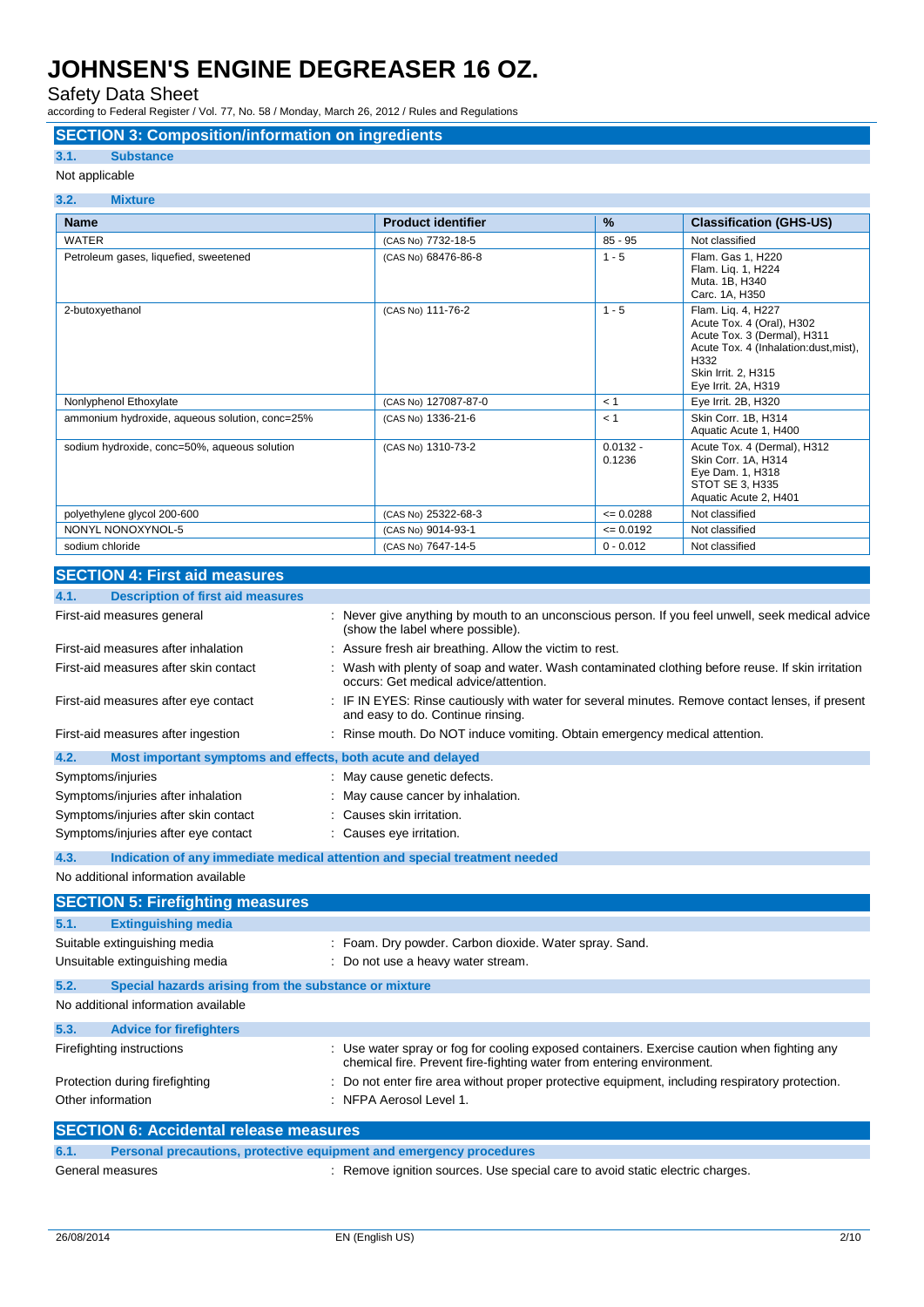# Safety Data Sheet<br>according to Federal Register / \

according to Federal Register / Vol. 77, No. 58 / Monday, March 26, 2012 / Rules and Regulations

|        | ccording to Federal Register / Vol. 77, No. 58 / Monday, March 26, 2012 / Rules and Regulations |                                                                                                                                                                                                                                                                                                                                                                 |
|--------|-------------------------------------------------------------------------------------------------|-----------------------------------------------------------------------------------------------------------------------------------------------------------------------------------------------------------------------------------------------------------------------------------------------------------------------------------------------------------------|
| 6.1.1. | For non-emergency personnel                                                                     |                                                                                                                                                                                                                                                                                                                                                                 |
|        | Protective equipment                                                                            | Gloves. Safety glasses.                                                                                                                                                                                                                                                                                                                                         |
|        | <b>Emergency procedures</b>                                                                     | Evacuate unnecessary personnel.                                                                                                                                                                                                                                                                                                                                 |
| 6.1.2. | For emergency responders                                                                        |                                                                                                                                                                                                                                                                                                                                                                 |
|        | Protective equipment                                                                            | Equip cleanup crew with proper protection.                                                                                                                                                                                                                                                                                                                      |
|        | <b>Emergency procedures</b>                                                                     | : Ventilate area.                                                                                                                                                                                                                                                                                                                                               |
| 6.2.   | <b>Environmental precautions</b>                                                                |                                                                                                                                                                                                                                                                                                                                                                 |
|        |                                                                                                 | Prevent entry to sewers and public waters. Notify authorities if liquid enters sewers or public waters.                                                                                                                                                                                                                                                         |
| 6.3.   | Methods and material for containment and cleaning up                                            |                                                                                                                                                                                                                                                                                                                                                                 |
|        | For containment                                                                                 | : Dam up the liquid spill.                                                                                                                                                                                                                                                                                                                                      |
|        | Methods for cleaning up                                                                         | : Soak up spills with inert solids, such as clay or diatomaceous earth as soon as possible. Collect<br>spillage. Store away from other materials.                                                                                                                                                                                                               |
| 6.4.   | <b>Reference to other sections</b>                                                              |                                                                                                                                                                                                                                                                                                                                                                 |
|        | See Heading 8. Exposure controls and personal protection.                                       |                                                                                                                                                                                                                                                                                                                                                                 |
|        | <b>SECTION 7: Handling and storage</b>                                                          |                                                                                                                                                                                                                                                                                                                                                                 |
| 7.1.   | <b>Precautions for safe handling</b>                                                            |                                                                                                                                                                                                                                                                                                                                                                 |
|        | Additional hazards when processed                                                               | Pressurized container: Do not pierce or burn, even after use.                                                                                                                                                                                                                                                                                                   |
|        | Precautions for safe handling                                                                   | Wash hands and other exposed areas with mild soap and water before eating, drinking or<br>smoking and when leaving work. Provide good ventilation in process area to prevent formation of<br>vapor. Obtain special instructions . Do not handle until all safety precautions have been read and<br>understood. Eliminate all ignition sources if safe to do so. |
|        | Hygiene measures                                                                                | : Wash affected areas thoroughly after handling.                                                                                                                                                                                                                                                                                                                |
| 7.2.   | Conditions for safe storage, including any incompatibilities                                    |                                                                                                                                                                                                                                                                                                                                                                 |
|        | Storage conditions                                                                              | : Keep only in the original container in a cool, well ventilated place away from : Keep container<br>closed when not in use.                                                                                                                                                                                                                                    |
|        | Incompatible products                                                                           | Strong bases. Strong acids.                                                                                                                                                                                                                                                                                                                                     |
|        | Incompatible materials                                                                          | Sources of ignition. Direct sunlight.                                                                                                                                                                                                                                                                                                                           |

Storage area : Store in a well-ventilated place.

**7.3. Specific end use(s)**

Follow Label Directions.

### **SECTION 8: Exposure controls/personal protection**

### **8.1. Control parameters**

| Petroleum gases, liquefied, sweetened (68476-86-8) |                                     |                                                                   |  |  |
|----------------------------------------------------|-------------------------------------|-------------------------------------------------------------------|--|--|
| USA ACGIH                                          | ACGIH TWA (ppm)                     | 1000 ppm Listed under Aliphatic hydrocarbon gases<br>alkane C1-C4 |  |  |
| USA OSHA                                           | OSHA PEL (TWA) (mg/m <sup>3</sup> ) | 1800 mg/m <sup>3</sup>                                            |  |  |
| USA OSHA                                           | OSHA PEL (TWA) (ppm)                | $1000$ ppm                                                        |  |  |
|                                                    |                                     |                                                                   |  |  |

| 2-butoxyethanol (111-76-2) |                                     |                         |  |  |  |
|----------------------------|-------------------------------------|-------------------------|--|--|--|
| <b>USA ACGIH</b>           | ACGIH TWA (mg/m <sup>3</sup> )      | $97 \text{ mg/m}^3$     |  |  |  |
| USA ACGIH                  | ACGIH TWA (ppm)                     | 20 ppm                  |  |  |  |
| <b>USA ACGIH</b>           | ACGIH STEL (ppm)                    | 20 ppm                  |  |  |  |
| USA OSHA                   | OSHA PEL (TWA) (mg/m <sup>3</sup> ) | $240 \,\mathrm{mg/m^3}$ |  |  |  |
| <b>USA OSHA</b>            | OSHA PEL (TWA) (ppm)                | 50 ppm                  |  |  |  |

| sodium hydroxide, conc=50%, aqueous solution (1310-73-2) |                                    |                     |  |  |
|----------------------------------------------------------|------------------------------------|---------------------|--|--|
| 'USA ACGIH                                               | ACGIH Ceiling (mg/m <sup>3</sup> ) | ∠ ma/m <sup>3</sup> |  |  |

### **8.2. Exposure controls**

- Appropriate engineering controls : Local exhaust venilation, vent hoods.
- Personal protective equipment : Gloves. Safety glasses. Avoid all unnecessary exposure.

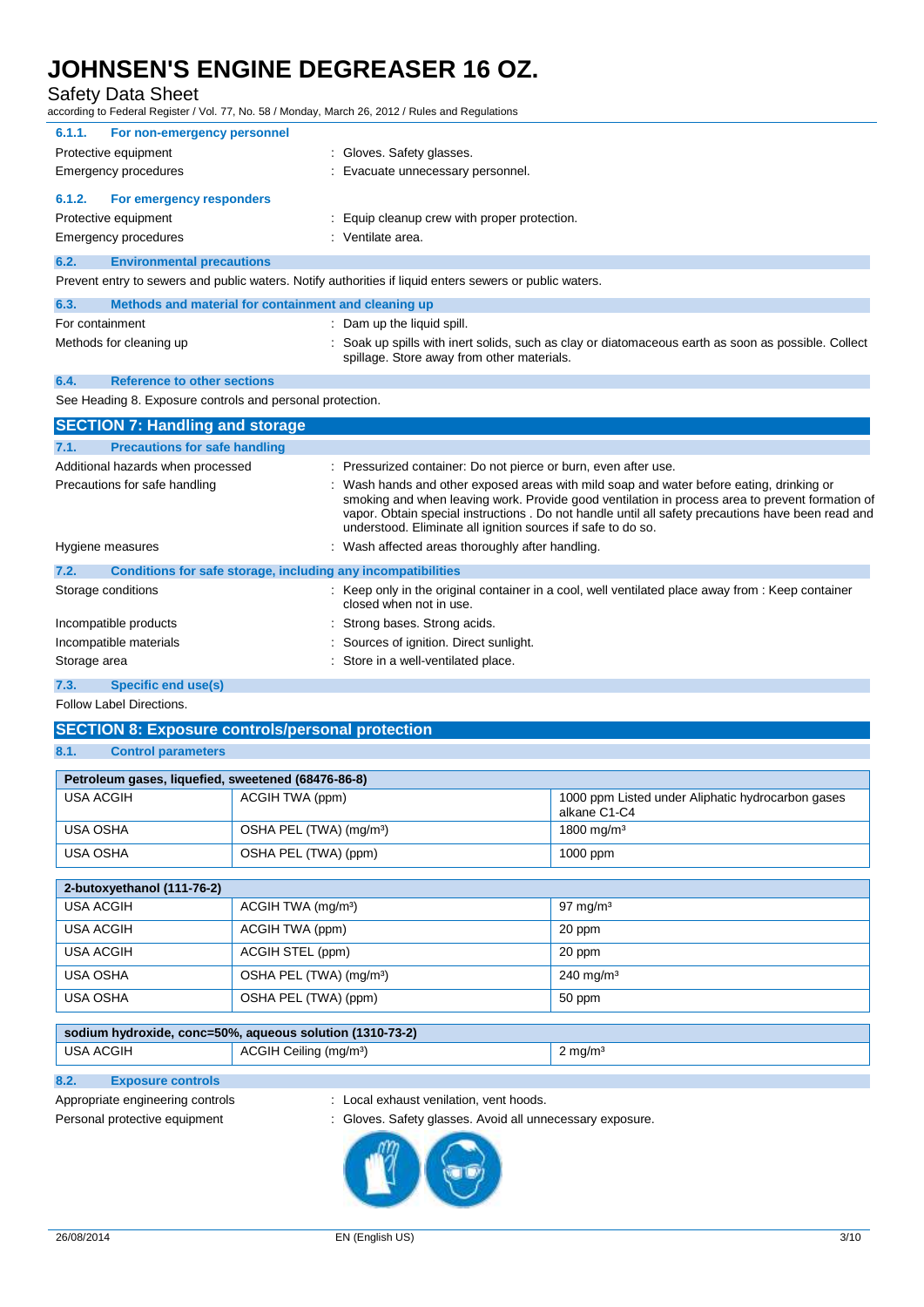#### Safety Data Sheet

according to Federal Register / Vol. 77, No. 58 / Monday, March 26, 2012 / Rules and Regulations

| Hand protection          | : Wear protective gloves.              |
|--------------------------|----------------------------------------|
| Eye protection           | : Chemical goggles or safety glasses.  |
| Skin and body protection | : Wear suitable protective clothing.   |
| Respiratory protection   | : Wear appropriate mask.               |
| Other information        | Do not eat, drink or smoke during use. |

#### **SECTION 9: Physical and chemical properties**

| Information on basic physical and chemical properties<br>9.1. |                                |
|---------------------------------------------------------------|--------------------------------|
| Physical state                                                | : Gas                          |
| Appearance                                                    | : Liquid.                      |
| Color                                                         | Milky.                         |
| Odor                                                          | Mild, Characteristic.          |
| Odor threshold                                                | No data available              |
| pH                                                            | 10                             |
| Relative evaporation rate (butyl acetate=1)                   | No data available              |
| Melting point                                                 | No data available              |
| Freezing point                                                | No data available              |
| Boiling point                                                 | : -31.1 °C (Lowest Component)  |
| Flash point                                                   | : -128.9 °C (Lowest Component) |
| Auto-ignition temperature                                     | 237.8 °C (Lowest Component)    |
| Decomposition temperature                                     | No data available              |
| Flammability (solid, gas)                                     | No data available              |
| Vapor pressure                                                | No data available              |
| Relative vapor density at 20 °C                               | No data available              |
| Relative density                                              | : 0.99                         |
| Solubility                                                    | Soluble in water.              |
| Log Pow                                                       | No data available              |
| Log Kow                                                       | No data available              |
| Viscosity, kinematic                                          | No data available              |
| Viscosity, dynamic                                            | No data available              |
| Explosive properties                                          | No data available              |
| Oxidizing properties                                          | No data available              |
| <b>Explosive limits</b>                                       | No data available              |
| <b>Other information</b><br>9.2.                              |                                |
| VOC content                                                   | $: 7.7\%$                      |

|                  | <b>SECTION 10: Stability and reactivity</b>          |                  |
|------------------|------------------------------------------------------|------------------|
| 10.1.            | <b>Reactivity</b>                                    |                  |
|                  | No additional information available                  |                  |
| 10.2.            | <b>Chemical stability</b>                            |                  |
| Not established. |                                                      |                  |
| 10.3.            | <b>Possibility of hazardous reactions</b>            |                  |
| Not established. |                                                      |                  |
| 10.4.            | <b>Conditions to avoid</b>                           |                  |
|                  | Direct sunlight. Extremely high or low temperatures. |                  |
| 10.5.            | <b>Incompatible materials</b>                        |                  |
|                  | Strong acids. Strong bases.                          |                  |
| 10.6.            | <b>Hazardous decomposition products</b>              |                  |
|                  | Toxic fume. . Carbon monoxide. Carbon dioxide.       |                  |
|                  | <b>SECTION 11: Toxicological information</b>         |                  |
| 11.1.            | Information on toxicological effects                 |                  |
| Acute toxicity   |                                                      | : Not classified |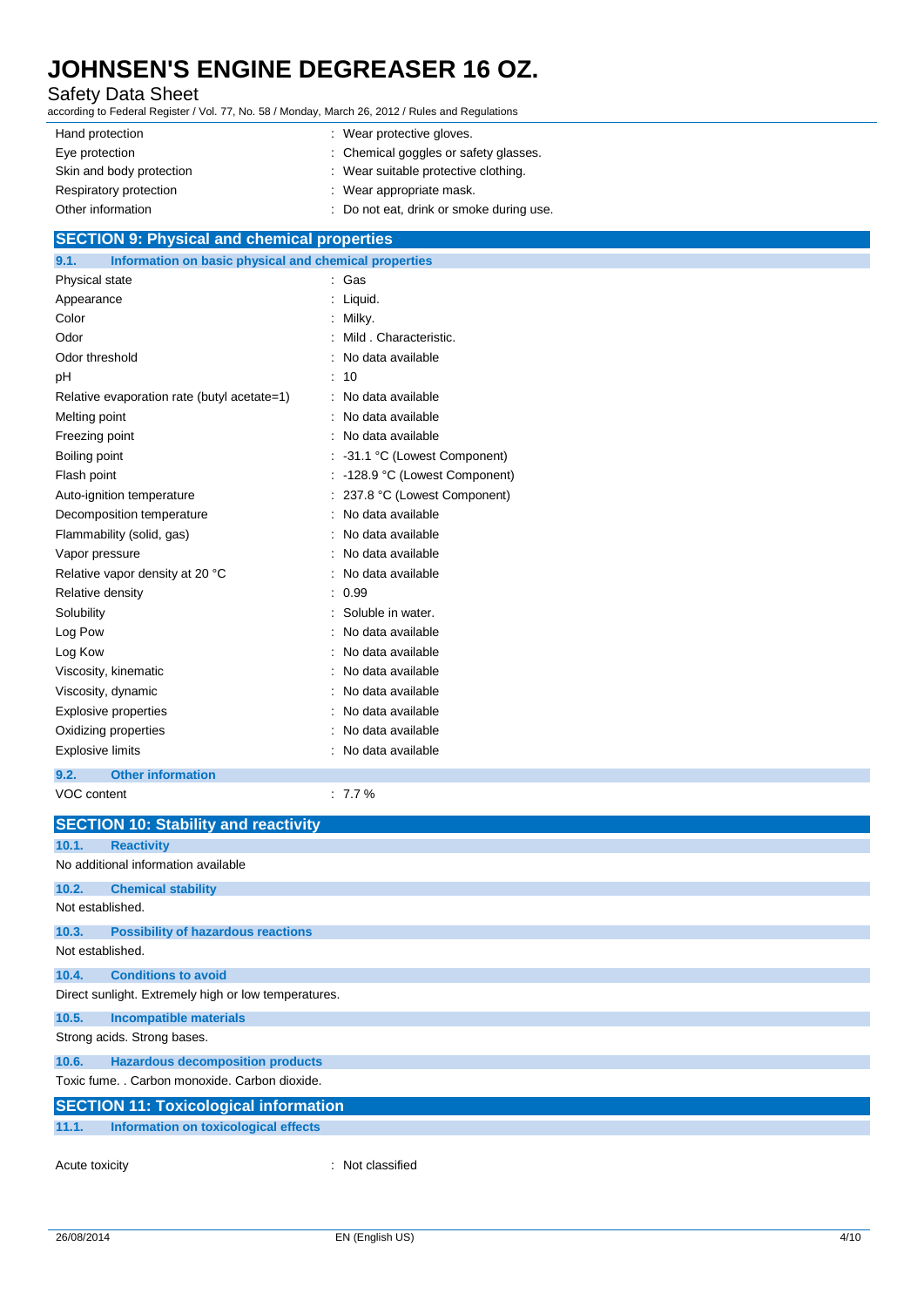#### Safety Data Sheet

according to Federal Register / Vol. 77, No. 58 / Monday, March 26, 2012 / Rules and Regulations

| 2-butoxyethanol (111-76-2)                             |                                                                                                                                   |
|--------------------------------------------------------|-----------------------------------------------------------------------------------------------------------------------------------|
| LD50 oral rat                                          | 530 mg/kg (Rat; Equivalent or similar to OECD 401; Literature study; 1746 mg/kg bodyweight;<br>Rat; Experimental value)           |
| LD50 dermal rat                                        | > 2000 mg/kg body weight (Rat; Experimental value; OECD 402: Acute Dermal Toxicity)                                               |
| LD50 dermal rabbit                                     | 435 mg/kg (435 mg/kg bodyweight; Rabbit; Rabbit; Experimental value, 435 mg/kg bodyweight;<br>Rabbit; Rabbit; Experimental value) |
| LC50 inhalation rat (mg/l)                             | 2.17 mg/l/4h (Rat; Experimental value; 2.35 mg/l/4h; Rat; Experimental value)                                                     |
| LC50 inhalation rat (ppm)                              | 450-486, Rat; Weight of evidence                                                                                                  |
| polyethylene glycol 200-600 (25322-68-3)               |                                                                                                                                   |
| LD50 oral rat                                          | > 15000 mg/kg (Rat)                                                                                                               |
| LD50 dermal rabbit                                     | > 20000 mg/kg (Rabbit)                                                                                                            |
| sodium chloride (7647-14-5)                            |                                                                                                                                   |
| LD50 oral rat                                          | 3000 mg/kg (Rat; Experimental value; 3550 mg/kg bodyweight; Rat; Experimental value)                                              |
| LD50 dermal rabbit                                     | > 10000 mg/kg (Rabbit; Experimental value)                                                                                        |
| Skin corrosion/irritation                              | Causes skin irritation.                                                                                                           |
|                                                        | pH: 10                                                                                                                            |
| Serious eye damage/irritation                          | Causes eye irritation.                                                                                                            |
|                                                        | pH: 10                                                                                                                            |
| Respiratory or skin sensitization                      | Not classified                                                                                                                    |
| Germ cell mutagenicity                                 | May cause genetic defects. Based on available data, the classification criteria are not met                                       |
| Carcinogenicity                                        | May cause cancer.                                                                                                                 |
| 2-butoxyethanol (111-76-2)                             |                                                                                                                                   |
| IARC group                                             | 3                                                                                                                                 |
| Reproductive toxicity                                  | Not classified Based on available data, the classification criteria are not met                                                   |
| Specific target organ toxicity (single exposure)       | : Not classified                                                                                                                  |
| Specific target organ toxicity (repeated<br>exposure)  | : Not classifiedBased on available data, the classification criteria are not met                                                  |
| Aspiration hazard                                      | Not classified Based on available data, the classification criteria are not met                                                   |
| Potential Adverse human health effects and<br>symptoms | Based on available data, the classification criteria are not met.                                                                 |
| Symptoms/injuries after inhalation                     | May cause cancer by inhalation.                                                                                                   |
| Symptoms/injuries after skin contact                   | Causes skin irritation.                                                                                                           |
| Symptoms/injuries after eye contact                    | Causes eye irritation.                                                                                                            |

### **SECTION 12: Ecological information**

**<sup>12.1.</sup> Toxicity**

| 2-butoxyethanol (111-76-2)                               |                                                              |      |  |
|----------------------------------------------------------|--------------------------------------------------------------|------|--|
| LC50 fish 1                                              | 116 ppm (96 h; Cyprinodon variegatus; Nominal concentration) |      |  |
| EC50 Daphnia 1                                           | 1700 mg/l (48 h; Daphnia sp.; Nominal concentration)         |      |  |
| LC50 fish 2                                              | 1341 ppm (96 h; Lepomis macrochirus)                         |      |  |
| EC50 Daphnia 2                                           | 1720 mg/l (24 h; Daphnia magna)                              |      |  |
| TLM fish 1                                               | 100 - 1000,96 h; Pisces                                      |      |  |
| TLM other aquatic organisms 1                            | 100 - 1000,96 h                                              |      |  |
| Threshold limit algae 1                                  | 900 mg/l (168 h; Scenedesmus quadricauda)                    |      |  |
| Threshold limit algae 2                                  | 35 mg/l (192 h; Microcystis aeruginosa)                      |      |  |
| polyethylene glycol 200-600 (25322-68-3)                 |                                                              |      |  |
| LC50 fish 1                                              | > 1000 mg/l (96 h; Pisces)                                   |      |  |
| LC50 other aquatic organisms 1                           | $> 1000$ mg/l (96 h)                                         |      |  |
| LC50 fish 2                                              | > 5000 mg/l (24 h; Carassius auratus)                        |      |  |
| Threshold limit other aquatic organisms 1                | $\epsilon$ = 100 mg/l (96 h; Plankton)                       |      |  |
| Threshold limit other aquatic organisms 2                | $> 1000$ mg/l                                                |      |  |
| Threshold limit algae 2                                  | 500 mg/l (720 h; Algae; No effect)                           |      |  |
| sodium hydroxide, conc=50%, aqueous solution (1310-73-2) |                                                              |      |  |
| LC50 fish 1                                              | 45.4 mg/l 96 h; Salmo gairdneri (Oncorhynchus mykiss)        |      |  |
| LC50 other aquatic organisms 1                           | 100 mg/l (48 h; Daphnia magna; Pure substance)               |      |  |
| LC50 fish 2                                              | 189 mg/l (48 h; Leuciscus idus)                              |      |  |
| TLM fish 1                                               | 125 ppm (96 h; Gambusia affinis; Pure substance)             |      |  |
| 26/08/2014                                               | EN (English US)                                              | 5/10 |  |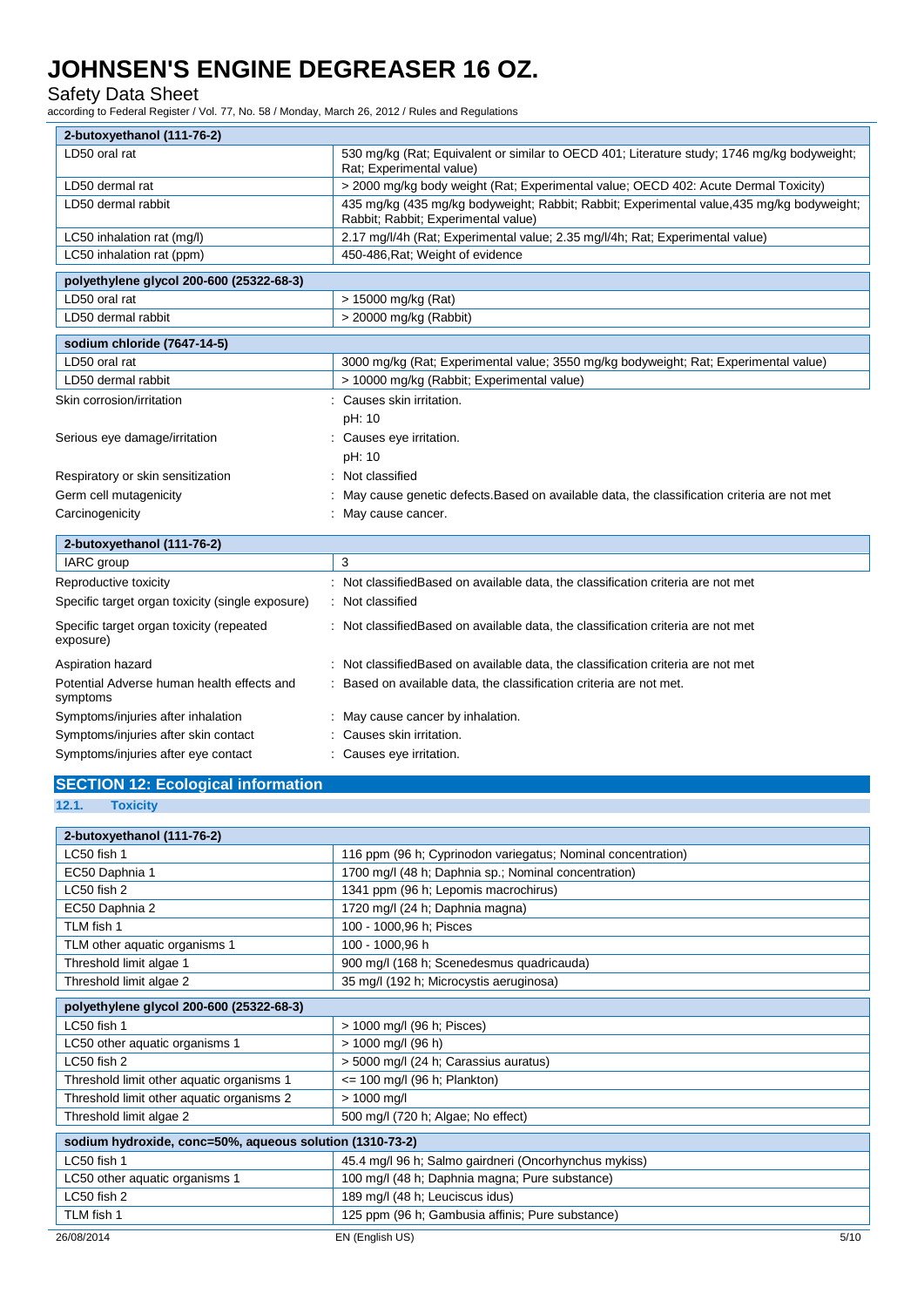Safety Data Sheet

according to Federal Register / Vol. 77, No. 58 / Monday, March 26, 2012 / Rules and Regulations

| sodium hydroxide, conc=50%, aqueous solution (1310-73-2)   |                                                                                                                                            |  |  |
|------------------------------------------------------------|--------------------------------------------------------------------------------------------------------------------------------------------|--|--|
| TLM fish 2                                                 | 99 mg/l (48 h; Lepomis macrochirus; Pure substance)                                                                                        |  |  |
| Threshold limit other aquatic organisms 1                  | 100 mg/l (48 h; Daphnia magna; Pure substance)                                                                                             |  |  |
| sodium chloride (7647-14-5)                                |                                                                                                                                            |  |  |
| LC50 fish 1                                                |                                                                                                                                            |  |  |
| EC50 Daphnia 1                                             | 11100 mg/l 96 h; Salmo gairdneri (Oncorhynchus mykiss)                                                                                     |  |  |
| LC50 fish 2                                                | 1000 mg/l (48 h; Daphnia magna)                                                                                                            |  |  |
|                                                            | 5840 mg/l (96 h; Lepomis macrochirus)                                                                                                      |  |  |
| EC50 Daphnia 2<br>Threshold limit algae 1                  | 340.7 mg/l (48 h; Daphnia magna)                                                                                                           |  |  |
|                                                            | 4967 mg/l (72 h; Algae; Inhibitory)<br>2430 mg/l (120 h; Algae)                                                                            |  |  |
| Threshold limit algae 2                                    |                                                                                                                                            |  |  |
| <b>Persistence and degradability</b><br>12.2.              |                                                                                                                                            |  |  |
| JOHNSEN'S ENGINE DEGREASER 16 OZ.                          |                                                                                                                                            |  |  |
| Persistence and degradability                              | Not established.                                                                                                                           |  |  |
| Petroleum gases, liquefied, sweetened (68476-86-8)         |                                                                                                                                            |  |  |
| Persistence and degradability                              | Not established.                                                                                                                           |  |  |
|                                                            |                                                                                                                                            |  |  |
| 2-butoxyethanol (111-76-2)                                 |                                                                                                                                            |  |  |
| Persistence and degradability                              | Readily biodegradable in water. Biodegradable in the soil. Photodegradation in the air.                                                    |  |  |
| Biochemical oxygen demand (BOD)                            | 0.71 g $O2$ /g substance                                                                                                                   |  |  |
| Chemical oxygen demand (COD)                               | 2.20 g $O2$ /g substance                                                                                                                   |  |  |
| ThOD                                                       | 2.305 g $O2$ /g substance                                                                                                                  |  |  |
| BOD (% of ThOD)                                            | 0.31 % ThOD                                                                                                                                |  |  |
| polyethylene glycol 200-600 (25322-68-3)                   |                                                                                                                                            |  |  |
| Persistence and degradability                              | Biodegradability in water: no data available.                                                                                              |  |  |
|                                                            |                                                                                                                                            |  |  |
| NONYL NONOXYNOL-5 (9014-93-1)                              |                                                                                                                                            |  |  |
| Persistence and degradability                              | Not established.                                                                                                                           |  |  |
| Nonlyphenol Ethoxylate (127087-87-0)                       |                                                                                                                                            |  |  |
| Persistence and degradability                              | Not established.                                                                                                                           |  |  |
|                                                            |                                                                                                                                            |  |  |
| ammonium hydroxide, aqueous solution, conc=25% (1336-21-6) |                                                                                                                                            |  |  |
| Persistence and degradability                              | Readily biodegradable in water. Biodegradable in the soil. No (test)data on mobility of the<br>components available. Ozonation in the air. |  |  |
| <b>WATER (7732-18-5)</b>                                   |                                                                                                                                            |  |  |
| Persistence and degradability                              | Not established.                                                                                                                           |  |  |
| sodium hydroxide, conc=50%, aqueous solution (1310-73-2)   |                                                                                                                                            |  |  |
| Persistence and degradability                              | Biodegradability: not applicable. No (test)data on mobility of the components available.                                                   |  |  |
| Biochemical oxygen demand (BOD)                            | Not applicable                                                                                                                             |  |  |
| Chemical oxygen demand (COD)                               | Not applicable                                                                                                                             |  |  |
| ThOD                                                       | Not applicable                                                                                                                             |  |  |
|                                                            |                                                                                                                                            |  |  |
| BOD (% of ThOD)<br>Not applicable                          |                                                                                                                                            |  |  |
| sodium chloride (7647-14-5)                                |                                                                                                                                            |  |  |
| Persistence and degradability                              | Biodegradability: not applicable. No (test)data on mobility of the substance available.                                                    |  |  |
| Biochemical oxygen demand (BOD)                            | Not applicable                                                                                                                             |  |  |
| Chemical oxygen demand (COD)                               | Not applicable                                                                                                                             |  |  |
| ThOD                                                       | Not applicable                                                                                                                             |  |  |
| BOD (% of ThOD)                                            | Not applicable                                                                                                                             |  |  |
| 12.3.<br><b>Bioaccumulative potential</b>                  |                                                                                                                                            |  |  |
|                                                            |                                                                                                                                            |  |  |
|                                                            |                                                                                                                                            |  |  |
| JOHNSEN'S ENGINE DEGREASER 16 OZ.                          |                                                                                                                                            |  |  |
| Bioaccumulative potential                                  | Not established.                                                                                                                           |  |  |
| Petroleum gases, liquefied, sweetened (68476-86-8)         |                                                                                                                                            |  |  |
| Bioaccumulative potential                                  | Not established.                                                                                                                           |  |  |
| 2-butoxyethanol (111-76-2)                                 |                                                                                                                                            |  |  |
| Log Pow                                                    | 0.81 (Experimental value; BASF test; 25 °C)                                                                                                |  |  |
| Bioaccumulative potential                                  | Low potential for bioaccumulation (Log Kow $<$ 4).                                                                                         |  |  |
|                                                            |                                                                                                                                            |  |  |
| polyethylene glycol 200-600 (25322-68-3)                   | $-1.2$                                                                                                                                     |  |  |
| Log Pow<br>26/08/2014                                      | EN (English US)<br>6/10                                                                                                                    |  |  |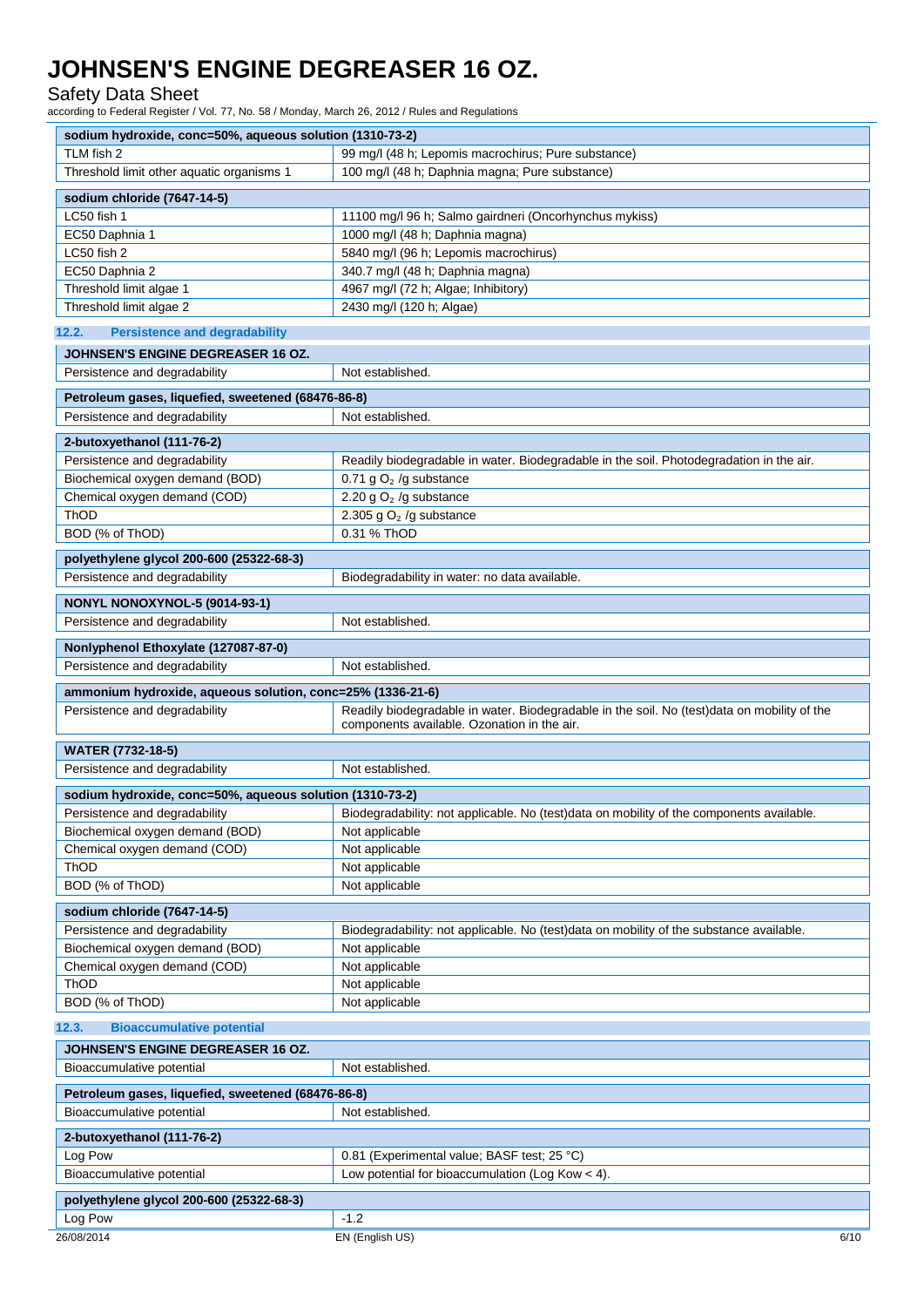#### Safety Data Sheet

according to Federal Register / Vol. 77, No. 58 / Monday, March 26, 2012 / Rules and Regulations

|                                                                                              | polyethylene glycol 200-600 (25322-68-3) |                                                                                                                                        |  |  |
|----------------------------------------------------------------------------------------------|------------------------------------------|----------------------------------------------------------------------------------------------------------------------------------------|--|--|
| Bioaccumulative potential<br>Bioaccumulation: not applicable.                                |                                          |                                                                                                                                        |  |  |
|                                                                                              | NONYL NONOXYNOL-5 (9014-93-1)            |                                                                                                                                        |  |  |
| Bioaccumulative potential                                                                    |                                          | Not established.                                                                                                                       |  |  |
| Nonlyphenol Ethoxylate (127087-87-0)                                                         |                                          |                                                                                                                                        |  |  |
| Bioaccumulative potential                                                                    |                                          | Not established.                                                                                                                       |  |  |
| ammonium hydroxide, aqueous solution, conc=25% (1336-21-6)                                   |                                          |                                                                                                                                        |  |  |
| Bioaccumulative potential                                                                    |                                          | Not bioaccumulative.                                                                                                                   |  |  |
|                                                                                              |                                          |                                                                                                                                        |  |  |
| <b>WATER (7732-18-5)</b><br>Bioaccumulative potential                                        |                                          | Not established.                                                                                                                       |  |  |
|                                                                                              |                                          |                                                                                                                                        |  |  |
| sodium hydroxide, conc=50%, aqueous solution (1310-73-2)<br>Log Pow                          |                                          | -3.88 (Estimated value)                                                                                                                |  |  |
| Bioaccumulative potential                                                                    |                                          | Bioaccumulation: not applicable.                                                                                                       |  |  |
|                                                                                              |                                          |                                                                                                                                        |  |  |
| sodium chloride (7647-14-5)                                                                  |                                          |                                                                                                                                        |  |  |
| Log Pow<br>Bioaccumulative potential                                                         |                                          | -3.0 (Calculated)<br>Low potential for bioaccumulation (Log Kow < 4).                                                                  |  |  |
|                                                                                              |                                          |                                                                                                                                        |  |  |
| 12.4.<br><b>Mobility in soil</b>                                                             |                                          |                                                                                                                                        |  |  |
| 2-butoxyethanol (111-76-2)                                                                   |                                          |                                                                                                                                        |  |  |
| Surface tension                                                                              |                                          | 0.027 N/m (25 °C)                                                                                                                      |  |  |
| <b>Other adverse effects</b><br>12.5.                                                        |                                          |                                                                                                                                        |  |  |
| Other information                                                                            |                                          | : Avoid release to the environment.                                                                                                    |  |  |
|                                                                                              |                                          |                                                                                                                                        |  |  |
| <b>SECTION 13: Disposal considerations</b>                                                   |                                          |                                                                                                                                        |  |  |
| 13.1.<br><b>Waste treatment methods</b>                                                      |                                          |                                                                                                                                        |  |  |
|                                                                                              |                                          |                                                                                                                                        |  |  |
| Waste disposal recommendations                                                               |                                          | Dispose in a safe manner in accordance with local/national regulations. Dispose of                                                     |  |  |
|                                                                                              |                                          | contents/container to appropriate waste disposal facility, in accordance with local, regional,<br>national, international regulations. |  |  |
| Ecology - waste materials                                                                    |                                          | : Avoid release to the environment.                                                                                                    |  |  |
|                                                                                              |                                          |                                                                                                                                        |  |  |
| <b>SECTION 14: Transport information</b><br>In accordance with ADR / RID / IMDG / IATA / ADN |                                          |                                                                                                                                        |  |  |
| US DOT (ground):                                                                             | UN1950, Aerosols, 2.2, Limited Quantity  |                                                                                                                                        |  |  |
| ICAO/IATA (air):                                                                             | UN1950, Aerosols, 2.2, Limited Quantity  |                                                                                                                                        |  |  |
|                                                                                              |                                          |                                                                                                                                        |  |  |
| IMO/IMDG (water):                                                                            | UN1950, Aerosols, 2.2, Limited Quantity  |                                                                                                                                        |  |  |
|                                                                                              |                                          |                                                                                                                                        |  |  |
| 14.2.<br><b>UN proper shipping name</b>                                                      |                                          |                                                                                                                                        |  |  |
| DOT Proper Shipping Name                                                                     |                                          | : Aerosols                                                                                                                             |  |  |
| Department of Transportation (DOT) Hazard                                                    |                                          | non-flammable, (each not exceeding 1 L capacity)<br>: 2.2 - Class 2.2 - Non-flammable compressed gas 49 CFR 173.115                    |  |  |
| Classes                                                                                      |                                          |                                                                                                                                        |  |  |
| Hazard labels (DOT)                                                                          |                                          | : 2.2 - Non-flammable gas                                                                                                              |  |  |
|                                                                                              |                                          |                                                                                                                                        |  |  |
|                                                                                              |                                          |                                                                                                                                        |  |  |
|                                                                                              |                                          |                                                                                                                                        |  |  |
| DOT Packaging Exceptions (49 CFR 173.xxx)                                                    | ÷                                        | 306                                                                                                                                    |  |  |
| DOT Packaging Non Bulk (49 CFR 173.xxx)                                                      |                                          | None                                                                                                                                   |  |  |
| DOT Packaging Bulk (49 CFR 173.xxx)                                                          |                                          | : None                                                                                                                                 |  |  |
| <b>Additional information</b><br>14.3.<br>Other information                                  |                                          | : No supplementary information available.                                                                                              |  |  |

#### **Overland transport**

No additional information available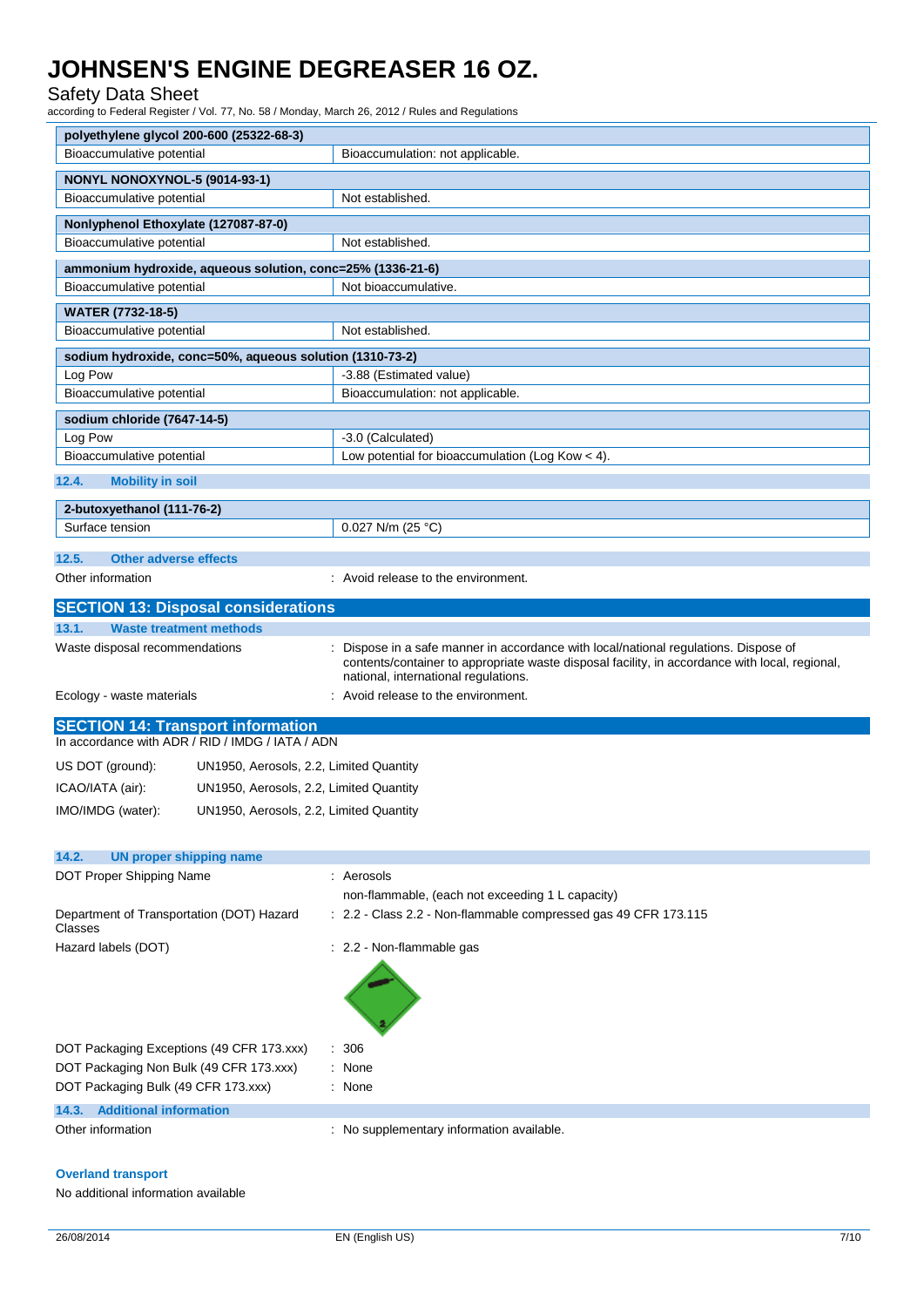Safety Data Sheet

according to Federal Register / Vol. 77, No. 58 / Monday, March 26, 2012 / Rules and Regulations

| <b>Transport by sea</b>                                                     |                                                                                                                                                                                         |
|-----------------------------------------------------------------------------|-----------------------------------------------------------------------------------------------------------------------------------------------------------------------------------------|
| DOT Vessel Stowage Location                                                 | : A - The material may be stowed "on deck" or "under deck" on a cargo vessel and on a<br>passenger vessel.                                                                              |
| DOT Vessel Stowage Other                                                    | : 48 - Stow "away from" sources of heat, 87 - Stow "separated from" Class 1 (explosives) except<br>Division 14,126 - Segregation same as for Class 9, miscellaneous hazardous materials |
| Air transport                                                               |                                                                                                                                                                                         |
| DOT Quantity Limitations Passenger aircraft/rail : 75 kg<br>(49 CFR 173.27) |                                                                                                                                                                                         |
| DOT Quantity Limitations Cargo aircraft only (49 : 150 kg)<br>CFR 175.75)   |                                                                                                                                                                                         |
| <b>SECTION 15: Regulatory information</b>                                   |                                                                                                                                                                                         |

| <b>SLUTION 19. Regulatory implification</b>              |                                                                                                         |  |
|----------------------------------------------------------|---------------------------------------------------------------------------------------------------------|--|
| 15.1. US Federal regulations                             |                                                                                                         |  |
| <b>JOHNSEN'S ENGINE DEGREASER 16 OZ.</b>                 |                                                                                                         |  |
| SARA Section 311/312 Hazard Classes                      | Delayed (chronic) health hazard<br>Immediate (acute) health hazard<br>Sudden release of pressure hazard |  |
| Petroleum gases, liquefied, sweetened (68476-86-8)       |                                                                                                         |  |
| SARA Section 311/312 Hazard Classes                      | Immediate (acute) health hazard<br>Fire hazard<br>Sudden release of pressure hazard                     |  |
| Nonlyphenol Ethoxylate (127087-87-0)                     |                                                                                                         |  |
| Listed on United States SARA Section 313                 |                                                                                                         |  |
| SARA Section 311/312 Hazard Classes                      | Delayed (chronic) health hazard<br>Immediate (acute) health hazard                                      |  |
| SARA Section 313 - Emission Reporting                    | 5 % Glycol Ethers                                                                                       |  |
| sodium hydroxide, conc=50%, aqueous solution (1310-73-2) |                                                                                                         |  |
| Listed on the United States SARA Section 302             |                                                                                                         |  |
| SARA Section 311/312 Hazard Classes                      | Immediate (acute) health hazard                                                                         |  |

#### **15.2. International regulations**

#### **CANADA**

| <b>JOHNSEN'S ENGINE DEGREASER 16 OZ.</b>                 |                              |  |
|----------------------------------------------------------|------------------------------|--|
| WHMIS Classification                                     | Class A - Compressed Gas     |  |
|                                                          |                              |  |
| sodium hydroxide, conc=50%, aqueous solution (1310-73-2) |                              |  |
| Listed on the Canadian DSL (Domestic Sustances List)     |                              |  |
| <b>WHMIS Classification</b>                              | Class E - Corrosive Material |  |

#### **EU-Regulations**

No additional information available

#### **Classification according to Regulation (EC) No. 1272/2008 [CLP]**

#### **Classification according to Directive 67/548/EEC or 1999/45/EC**

Carc.Cat.1; R45 Muta.Cat.2; R46 F+; R12 Xi; R36/38 Full text of R-phrases: see section 16

#### **15.2.2. National regulations**

No additional information available

#### **15.3. US State regulations**

#### **2-butoxyethanol (111-76-2)**

U.S. - Pennsylvania - RTK (Right to Know) - Environmental Hazard List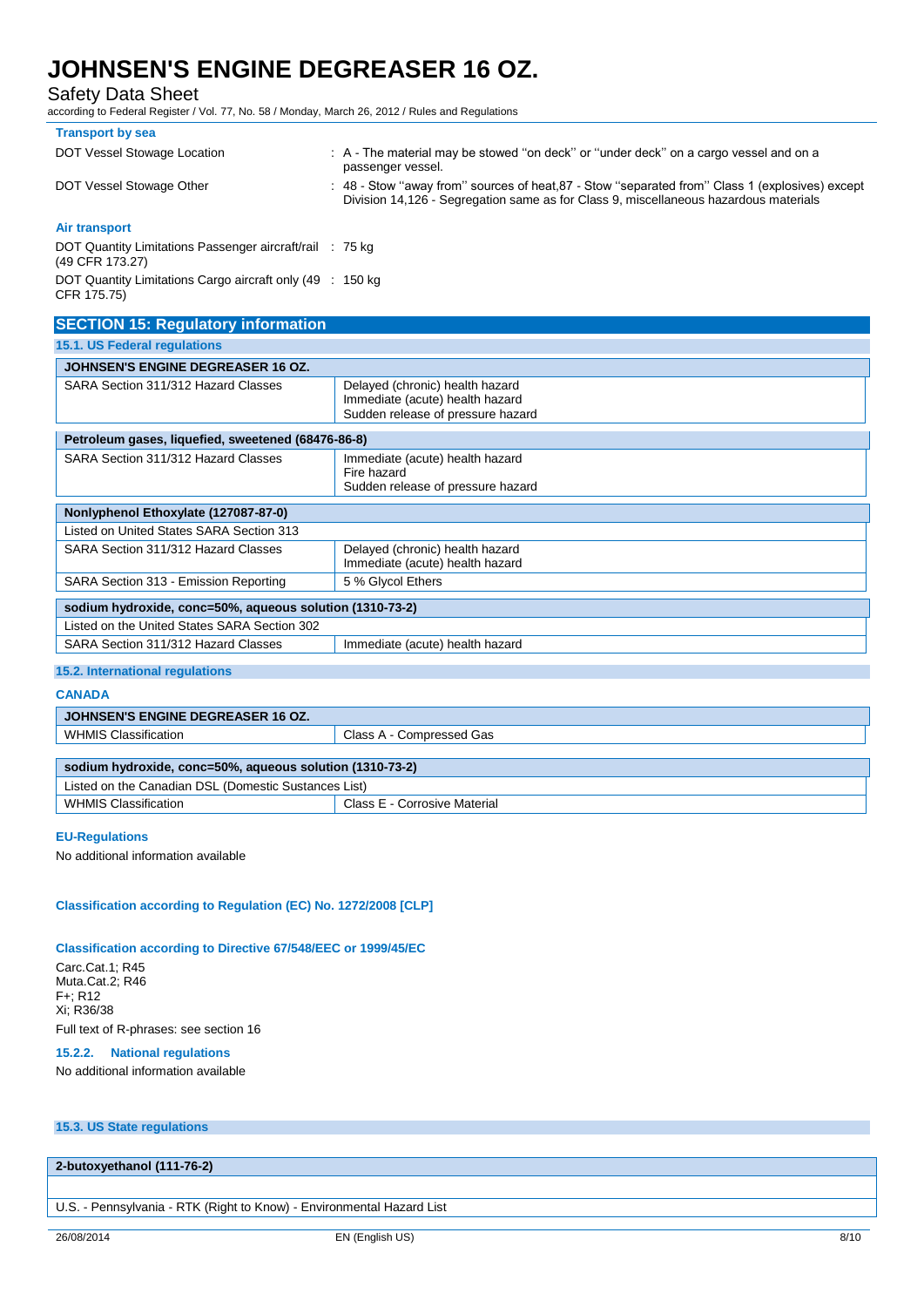Safety Data Sheet

according to Federal Register / Vol. 77, No. 58 / Monday, March 26, 2012 / Rules and Regulations

#### **2-butoxyethanol (111-76-2)**

U.S. - New Jersey - Right to Know Hazardous Substance List

| <b>SECTION 16: Other information</b>    |                      |                                                                |
|-----------------------------------------|----------------------|----------------------------------------------------------------|
| Indication of changes                   | : Revision - See: *. |                                                                |
| Other information                       |                      |                                                                |
|                                         | : None.              |                                                                |
| Full text of H-phrases: see section 16: |                      |                                                                |
| Acute Tox. 3 (Dermal)                   |                      | Acute toxicity (dermal) Category 3                             |
| Acute Tox. 4 (Dermal)                   |                      | Acute toxicity (dermal) Category 4                             |
| Acute Tox. 4 (Inhalation:dust, mist)    |                      | Acute toxicity (inhalation:dust, mist) Category 4              |
| Acute Tox. 4 (Oral)                     |                      | Acute toxicity (oral) Category 4                               |
| <b>Aquatic Acute 1</b>                  |                      | Hazardous to the aquatic environment - Acute Hazard Category 1 |
| <b>Aquatic Acute 2</b>                  |                      | Hazardous to the aquatic environment - Acute Hazard Category 2 |
| Carc. 1A                                |                      | <b>Carcinogenicity Category 1A</b>                             |
| Compressed gas                          |                      | Gases under pressure Compressed gas                            |
| Eye Dam. 1                              |                      | Serious eye damage/eye irritation Category 1                   |
| Eye Irrit. 2A                           |                      | Serious eye damage/eye irritation Category 2A                  |
| Eye Irrit. 2B                           |                      | Serious eye damage/eye irritation Category 2B                  |
| Flam. Gas 1                             |                      | Flammable gases Category 1                                     |
| Flam. Liq. 1                            |                      | Flammable liquids Category 1                                   |
| Flam. Liq. 4                            |                      | Flammable liquids Category 4                                   |
| Muta. 1B                                |                      | Germ cell mutagenicity Category 1B                             |
| Skin Corr. 1A                           |                      | Skin corrosion/irritation Category 1A                          |
| Skin Corr. 1B                           |                      | Skin corrosion/irritation Category 1B                          |
| Skin Irrit. 2                           |                      | Skin corrosion/irritation Category 2                           |
| STOT SE 3                               |                      | Specific target organ toxicity (single exposure) Category 3    |
| H <sub>220</sub>                        |                      | Extremely flammable gas                                        |
| H <sub>224</sub>                        |                      | Extremely flammable liquid and vapor                           |
| H <sub>227</sub>                        |                      | Combustible liquid                                             |
| H <sub>280</sub>                        |                      | Contains gas under pressure; may explode if heated             |
| H302                                    |                      | Harmful if swallowed                                           |
| H311                                    |                      | Toxic in contact with skin                                     |
| H312                                    |                      | Harmful in contact with skin                                   |
| H314                                    |                      | Causes severe skin burns and eye damage                        |
| H315                                    |                      | Causes skin irritation                                         |
| H318                                    |                      | Causes serious eye damage                                      |
| H319                                    |                      | Causes serious eye irritation                                  |
| H320                                    |                      | Causes eye irritation                                          |
| H332                                    |                      | Harmful if inhaled                                             |
| H335                                    |                      | May cause respiratory irritation                               |
| H340                                    |                      | May cause genetic defects                                      |
| H350                                    |                      | May cause cancer                                               |
| H400                                    |                      | Very toxic to aquatic life                                     |
| H401                                    |                      | Toxic to aquatic life                                          |
|                                         |                      |                                                                |

|  |  | NFPA health hazard |
|--|--|--------------------|
|--|--|--------------------|

: 2 - Intense or continued exposure could cause temporary incapacitation or possible residual injury unless prompt medical attention is given.

NFPA fire hazard **NFPA** fire hazard **in the state of the state of the state of the state of the state of the state of the state of the state of the state of the state of the state of the state of the state of the state of** 

NFPA reactivity **interpretative in the state of the ST** is 0 - Normally stable, even under fire exposure conditions, and are not reactive with water.



#### **HMIS III Rating**

| Health                     | : 2 Moderate Ha:  |
|----------------------------|-------------------|
| Flammability               | : 1 Slight Hazard |
| Physical                   | : 1 Slight Hazard |
| <b>Personal Protection</b> | ΞВ                |

lazard - Temporary or minor injury may occur

SDS US (GHS HazCom 2012) - Technical Chemical